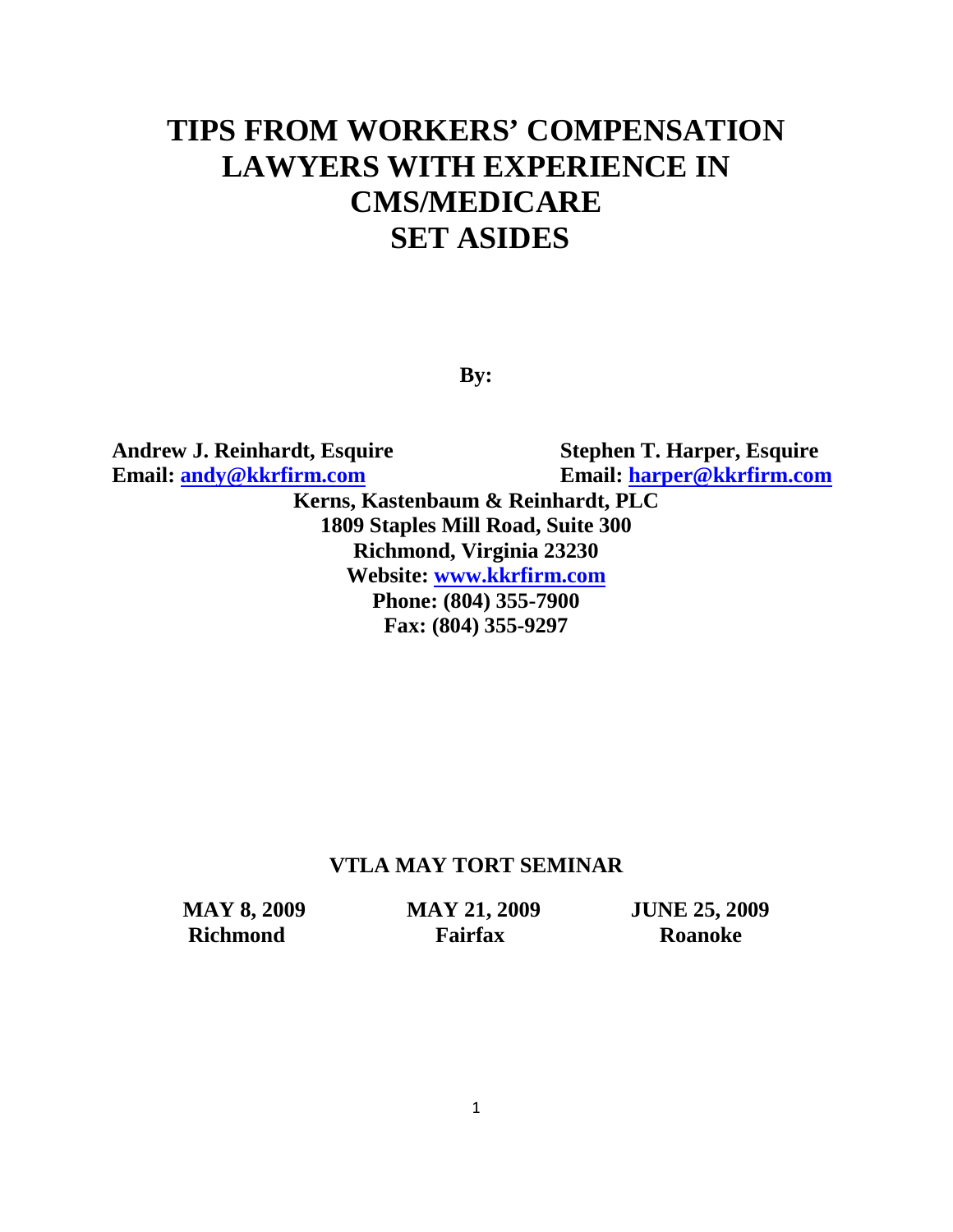#### **I. Introduction**

The purpose of this article is to share our experiences with CMS (The Center for Medicare/Medicaid Services) from the standpoint of Workers' Compensation Claimant Attorneys for the benefit of personal injury attorneys who are about to embark on a new journey. Toward that end, we would like to comment on the historical perspective of how it is that workers' compensation claimants and their counsel became involved with the Medicare Set-Aside process. We will comment on various changes we have seen over the course of the Medicare Set-Aside journey that started in July of 2001 and which has continued evolving to the present time. We will also comment on attempts made by the Workers' Compensation Claimants' Bar and others to propose legislative changes to this process or litigate the legality of the CMS Medicare Set-Asides Guidelines. We will discuss the concerns of both attorneys and their clients about potential liability in the future after settling cases. In the course of discussing these matters, hopefully others can glean some useful information that might be applicable and helpful to the Personal Injury Plaintiff Bar.

#### **II. Historical Perspective**

Before 2001, it has been said that injured workers and their attorneys routinely settled workers' compensation cases with impunity and lack of concern about whether or not claimants, subsequent to the settlement, used Medicare benefits to pay for healthcare related to work injuries. This may have been true in spite of the fact that the Medicare Secondary Payer statute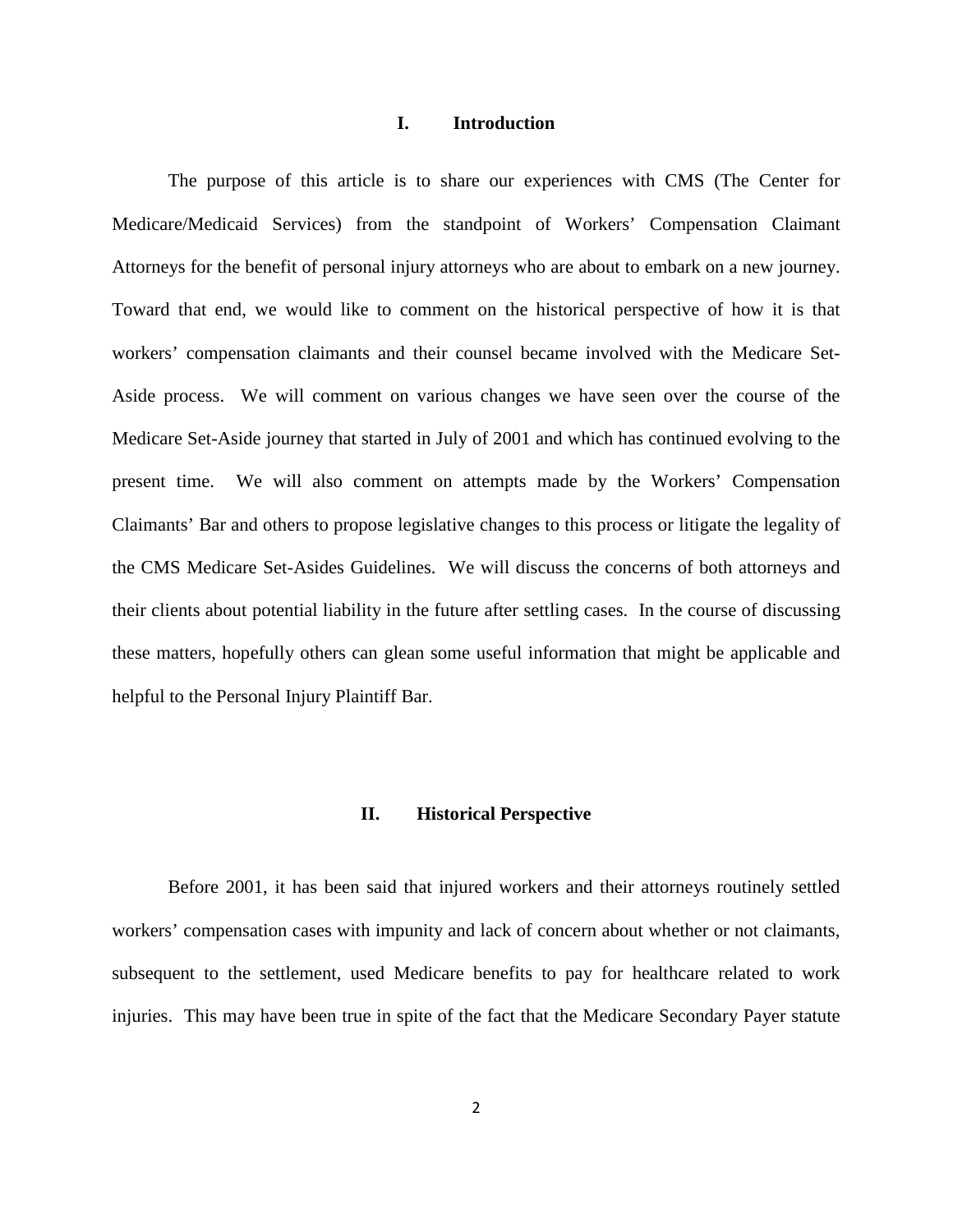specifically provides that this would not be appropriate. The Medicare Secondary Payer statute

provides as follows regarding Medicare payments and primary payers:

- (2) Medicare Secondary Payer
	- (A)In general. **Payment under this title may not be made**, except as provided in subparagraph (B), with respect to any item or service to the extent that-
		- (i) Payment has been made, or can reasonably be expected to be made, with respect to the item or service as required under paragraph (1), or
		- (ii) Payment has been made or can reasonably be expected to be made under a **workmen's compensation law** or plan of the United States or a State or **under an automobile or liability insurance policy** or plan (including a self-insured plan) or under no fault insurance.

42 U.S.C. §1395(y) as amended by Public Law No. 108-13 (December 8, 2003)**(emphasis added).** Despite the existence of this law, Medicare often paid for medical expenses when another party should have been responsible.

All of this started to change when on July 23, 2001, a deputy director of CMS issued a memo discussing the implications of settling workers' compensation cases which included settlement of future medical benefits. This memo has been subsequently referred to as the "Patel Memo" after it's author, Parashar B. Patel. In the memo, he clarified CMS policy regarding a number of questions including raising the concept of both "considering Medicare's best interest" and the use of an administrative mechanisms called "set-aside arrangements". The memo discussed the distinctions between a "commutation" of compensable future benefits and a "compromise" of a disputed claim. The memo went on to explain that it is not in Medicare's best interest to review every workers' comp settlement and that CMS would only consider Medicare's interest "**when**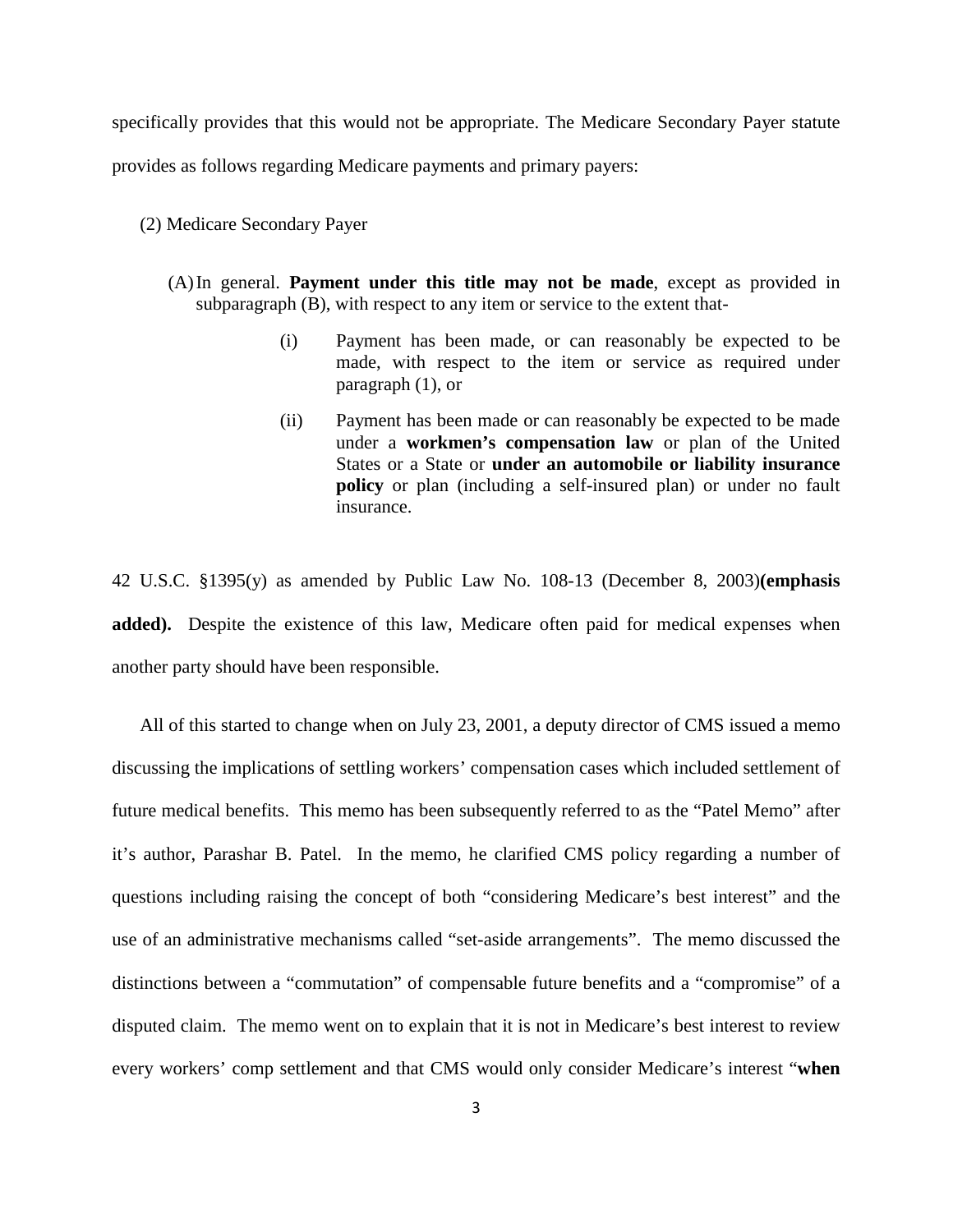**the injured individual has a reasonable expectation of Medicare enrollment within 30 months of the settlement date and the anticipated total settlement amount for future medical expenses and disability/loss wages over the life or duration of the settlement is expected to be greater than \$250,000.00**". It was also indicated that whenever individuals are already Medicare beneficiaries, that Medicare's interests must be considered. It was contemplated by the memo that while the Medicare Set-Aside process and submission to CMS for approval of same was not mandatory, that this was a preferred procedure for determining that Medicare's interest had been properly considered. Up front cash settlements in lieu of Medicare Set-Asides (MSA) were stated to be appropriate only for past "conditional payments" that had been made by Medicare that should be reimbursed.

The Code of Federal Regulations provides that a settlement will not be recognized if it "appears to represent an attempt to shift to Medicare the responsibility for payment of medical expenses…" 42 C.F.R. 411.46 (b). MSA's were designed to ensure that no such "burden shifting" takes place.

The next CMS memo did not arrive until April 22, 2003, which was aimed at answering questions that had been unanswered and had arisen since the "Patel memo". Among the notable was a statement that "**CMS has no formal appeals process for rejection of a Medicare Set-Aside arrangement**" and that to the extent that a third party "**liability settlement is made that relieves the WC carrier from any future medical expenses, a CMS approved Medicare Set-Aside arrangement is appropriate unless it can be documented that the beneficiary does not require any further WC claim related to medical services or if the medical portion of**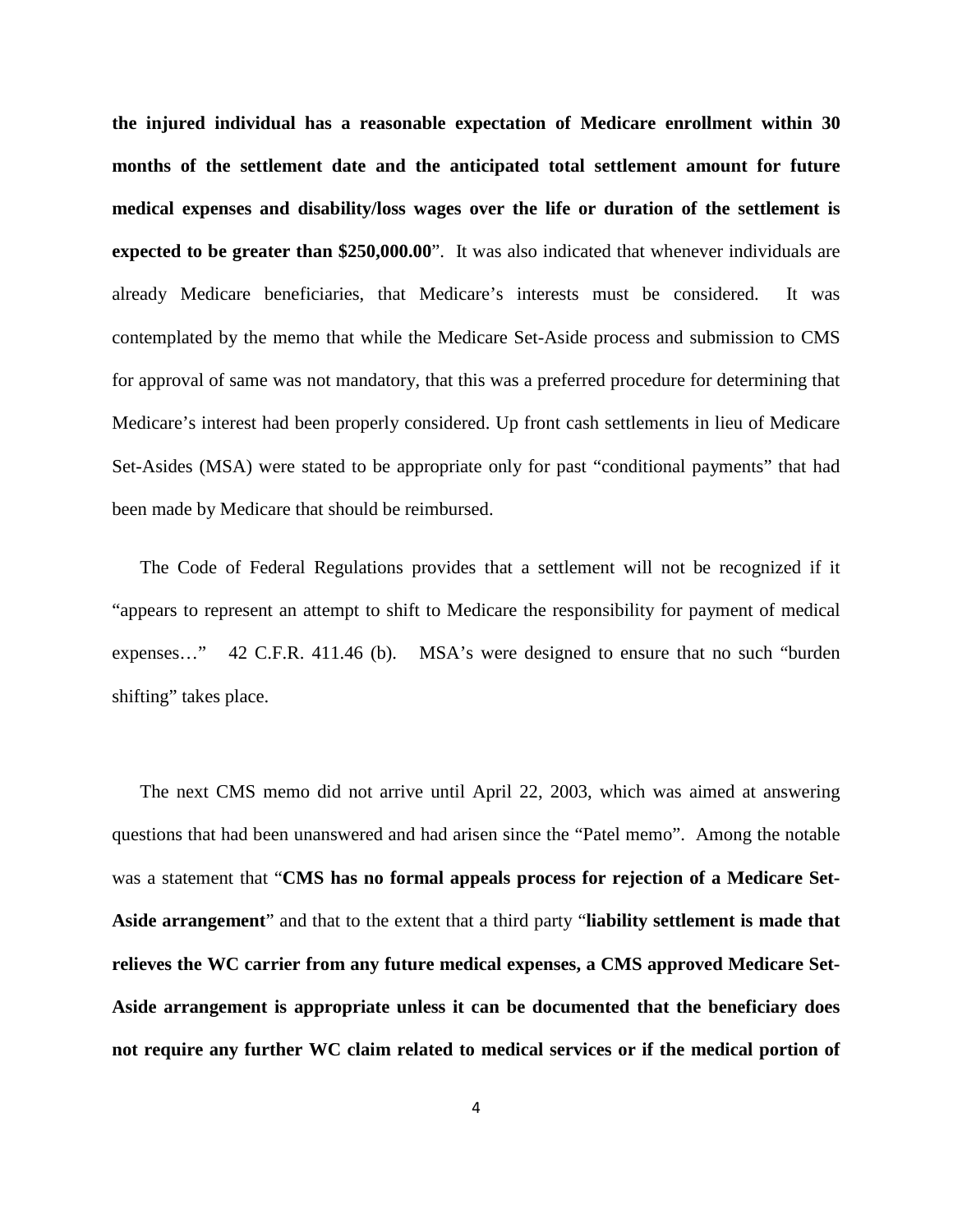**the WC claim remains open and WC continues to be responsible for related services once the liability settlement is exhausted**". CMS issued additional memorandums relating to workers' compensation settlement on May 23, 2003, May 7, 2004, October 15, 2004, July 11, 2005, December 30, 2005, April 25, 2006, July 24, 2006, May 20, 2008 and April 25, 2008.

Among the significant highlights of the subsequent CMS memos was a recognition that claimants could self-administer their Medicare Set-Aside, that after January 1, 2006 all set-asides would need to consider and protect Medicare's interest when the future treatment included prescription drugs and the creation of a new "safe harbor" for Medicare beneficiaries where the total settlement is \$25,000.00 or less. Nonetheless, in various statements thereafter, CMS has stated that with all settlements CMS interests need to be considered.

## **III. Practical Problems Imposed Involving CMS Which May Impact Personal Injury Settlements**

One of the biggest problems that personal injury lawyers and their clients should expect to see in the future is that whenever CMS's interests needs to be considered in a personal injury settlement a number of things will take place. The settlement documents will be more complicated. The settlement negotiations will take significantly more time. New legal issues will be raised. When application is made to CMS for approval of a particular set aside, the process always seems to take longer than the parties anticipated. CMS may require more information than they have initially been provided. There will be much more additional time and effort expended by the parties. Even though there are no actual appeal procedures,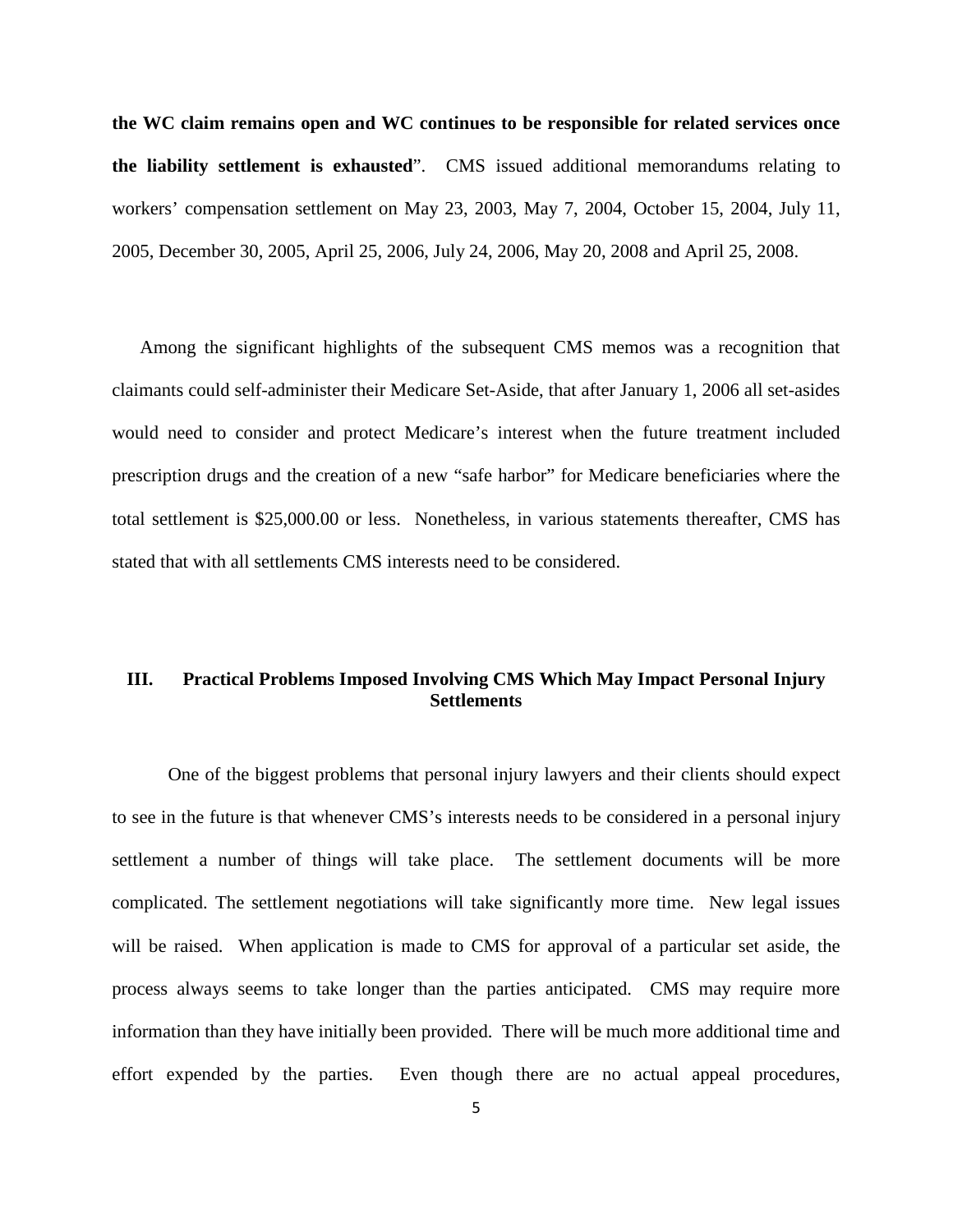correspondence with CMS to reconsider or take into consideration new or additional facts may be required. Even if a previous CMS approval has been obtained or previous analysis has been done by a Medicare specialist, significant delay may require the entire process being redone.

If those problems are not daunting enough, the biggest single concern we have often had is the question of whether or not the Medicare set aside required by CMS will take up such a large portion of the settlement that it makes settlement practically impossible or at least much more complicated or less desirable. It would certainly seem reasonable that when a personal injury settlement is a compromise or where the coverage is not sufficient to warrant a large settlement (even though future medical needs of a personal injury plaintiff might be large) that CMS would recognize the need to significantly reduce the set aside accordingly. However, our experience with workers' compensation cases suggest that CMS has not been willing to factor into their analysis the likelihood of success or recovery. The rational that CMS puts forward has to do very simply with their own regulations. They define a commutation as a settlement of a compensable covered workers' compensation claim. They define a compromise as a settlement of a disputed claim. Yet CMS treats those settlements as very similar in so far as the set aside that is required. The pertinent regulation that CMS has pointed to in our cases is 42 C.F.R. 411.46 and 411.47. See **Exhibit 1** hereto.

In addition, we have even found that when the law and guidelines favor some reasonable reduction of a normal set aside number, that CMS does not necessarily see things our way. More specifically, one of the problems that often comes up in settling a workers' compensation case is that when there is a combined workers' compensation settlement and third party settlement all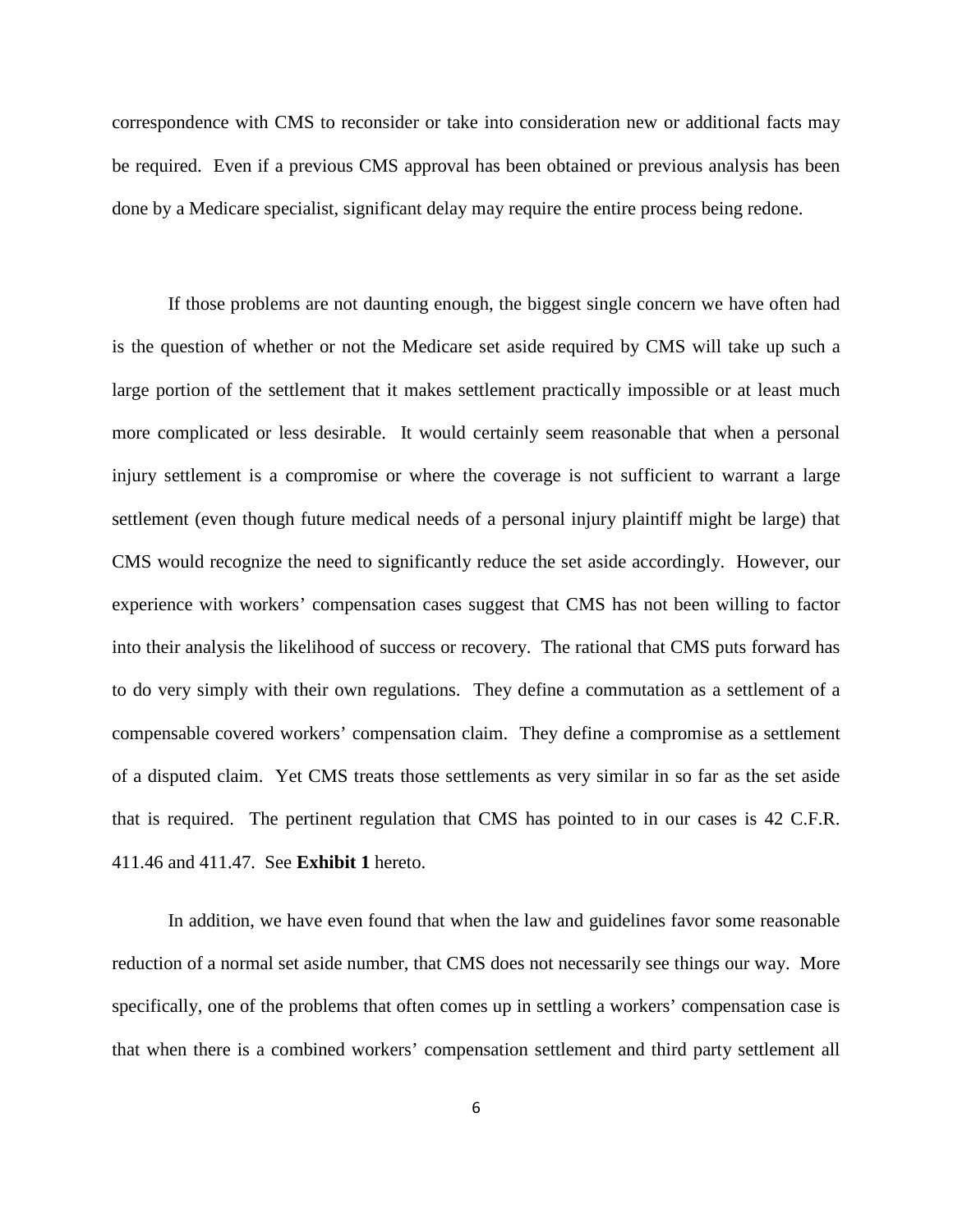future workers' compensation benefits are reduced to the same ratio that attorneys fees and expenses bear to the total third party recovery; usually in the neighborhood of 35%. What that means is that subsequent to the third party settlement future workers' compensation benefits are payable at a 35% ratio. This is tantamount to a co-pay rather than a pay. One would then think that necessarily the Medicare set aside would be reduced by the same ratio. And in fact, the CMS guidelines appear to suggest that it is true. Our analysis of the CMS guidelines clarifies this point. See **Exhibit 2** hereto. Unfortunately, CMS' own representatives do not always understand this or agree with us and have sometimes indicated that without a commission or court order in place, the set aside will not be reduced. As a result, we have had orders entered to attempt to convince CMS that the set aside should be reduced in accordance with the commission order as well as the law. See **Exhibit 3** hereto. One can only wonder how these issues will be treated with personal injury settlements once the new CMS regulations are in place. We suspect that much like the guidelines relating to workers' compensation that there will be some provisions that allow for reduction of set asides given either limited coverage or difficulty with liability. But our own experience is that logic and fairness do not always rule the day.

Among the reasons that settlements involving CMS are often complicated and often delayed includes additional legal issues, the need to involve CMS professionals and the complexity of coordinating all parties and the issues. A review of some of the paperwork we often see related to Medicare set-aside, might be helpful. See **Exhibit 4** hereto.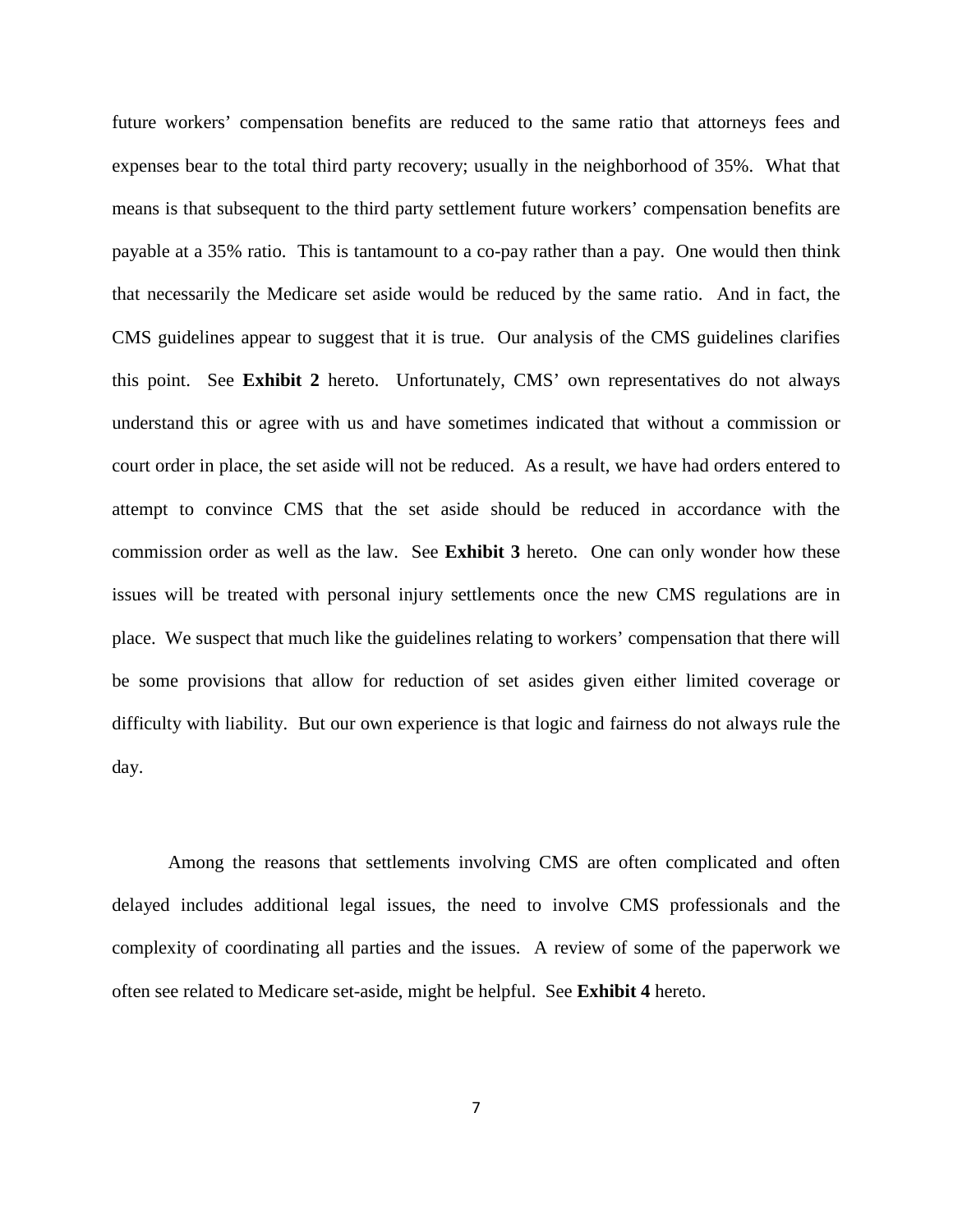#### **IV.Attempts at Legislative Change**

So troublesome has the Medicare Set-Aside process been and cumbersome to settlements in the workers' compensation industry that a number of groups on both the claimant and insurance side have attempted to have legislation passed at the Federal level which revises the CMS guidelines. The proposals seek to increase the safe harbor threshold and added a fair and expeditious appeal procedure. A summary of one proposal is attached to **Exhibit 5** hereto. Unfortunately this process has been greatly hindered by CMS itself. Before any legislation could be advanced, the Congressional Budget Office has required a statement from CMS with calculations, as to whether or not the proposed legislation would be budget neutral. CMS reportedly has been unable to come up with numbers to evaluate the impact of any proposal on the federal budget. The possibility of some legislative revision reportedly is still in the works. But, it appears that CMS is becoming a larger and more powerful agency. One may well conclude, that like all government agencies and Federal statutes, any proposals for streamlining procedures or adding procedures with fairness in mind can easily lead to yet greater complications.

#### **V.**

Challenges to the CMS regulatory scheme itself are understandable. Arguments have regularly been made that CMS does not even have authority to issue their regulatory advisories and that certainly it could not be constitutional that there would be no appeal from the set-aside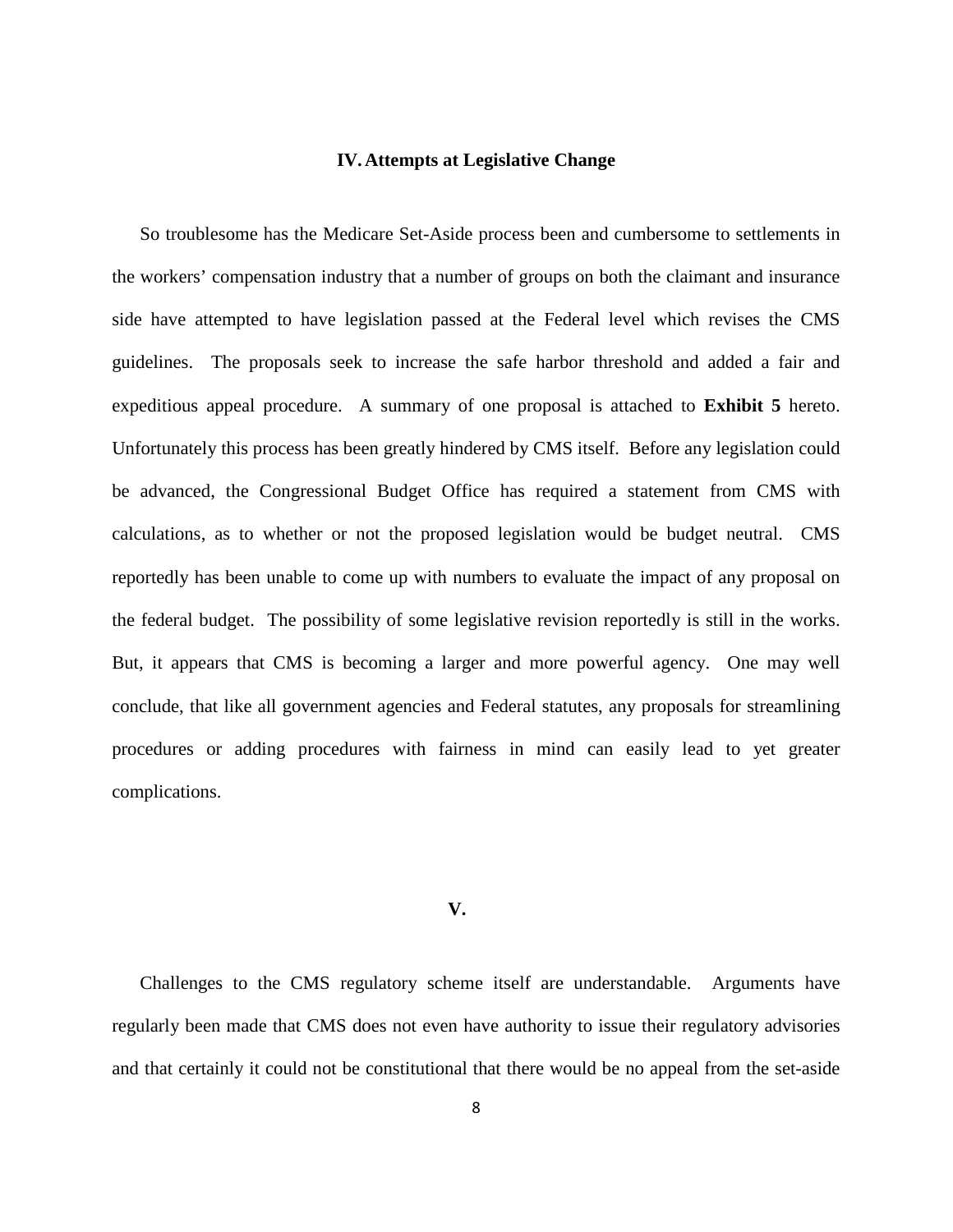determination. As of yet, we are not aware of the satisfactory resolution of any of these issues in the courts. See **Exhibit 6** hereto.

#### **VI. Liability to CMS**

All the while, it should be noted that claimant's counsel have often been concerned about how to properly advise injured, disabled and sometimes, elderly, feeble or uneducated claimants about how to self-administer a Medicare Set-Aside. Is it even possible to self-administer properly? Is any advice or guidance from our office ever enough? How do claimants' counsel protect themselves? Would CMS, in appropriate instances, seek a recovery from a workers' comp insurance company or claimant's counsel or both when an injured worker, whose workers' compensation case was settled, subsequently utilizes his Medicare benefits to pay for treatment related to his work injuries? What if claimants ignored the Medicare Set-Aside process? These are all difficulty questions that lead to complicated settlement papers whenever all sides attempt to pass on liability to the other.

As workers' compensation claimant's counsel, we have taken some solace in knowing that we almost never actually hold funds that will be paid to our clients. Rather, when a workers' compensation case is settled, our fees and expense reimbursements are sent directly to us from the workers' compensation insurance company pursuant to a Commission Order. By the same token, the claimants' balance after our fees and expenses is sent directly to them pursuant to that same Order. There may be greater exposure when the monies paid to the injured worker first go through the attorney's trust account. In some states, that procedure is customary. We suspect that may be the case in West Virginia because there were at least one situation that we are aware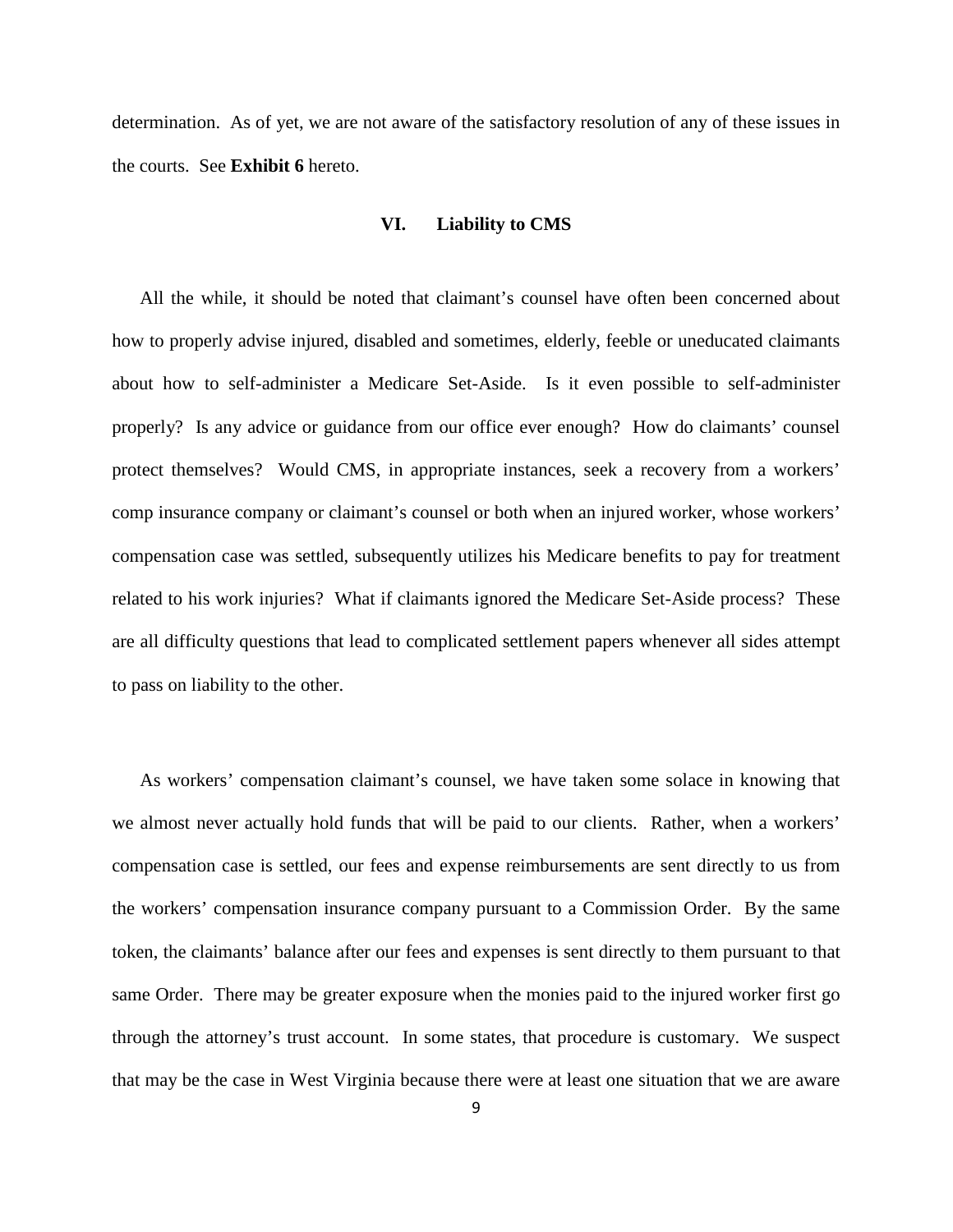of that led to an attorney in West Virginia being sued by CMS in regards to this. See **Exhibit 7** hereto. With that in mind, perhaps the potential exposure of a personal injury plaintiff attorney is heightened by the fact that the settlement money goes through the attorney trust account prior to disbursement.

#### **VII. Hire Set-Aside Experts or Become One**

Among our conclusions of nearly 8 years dealing with CMS on workers' compensation settlements is that you can't fight the government; you have to learn the process. In the course of doing that, our office has submitted dozens and dozens of workers' compensation settlements to CMS for a set-aside approval on our own. We ultimately decided that we would engage independent contractors to perform this function. This is partly because the process has become more and more specialized over time but also because our energies were better left to handling workers' compensation cases. Perhaps it was also because we were not able to be paid any additional monies to do this work. Each law firm will have to decide how they handle this issue. Keep in mind that even when you hire experts, you still need in-house personnel with expertise in this process.

#### **VIII. New Opportunities**

Also in this process, we have learned that with every difficulty, there is a new opportunity. A number of years ago, many bankruptcy practitioners were weeded out of the bankruptcy law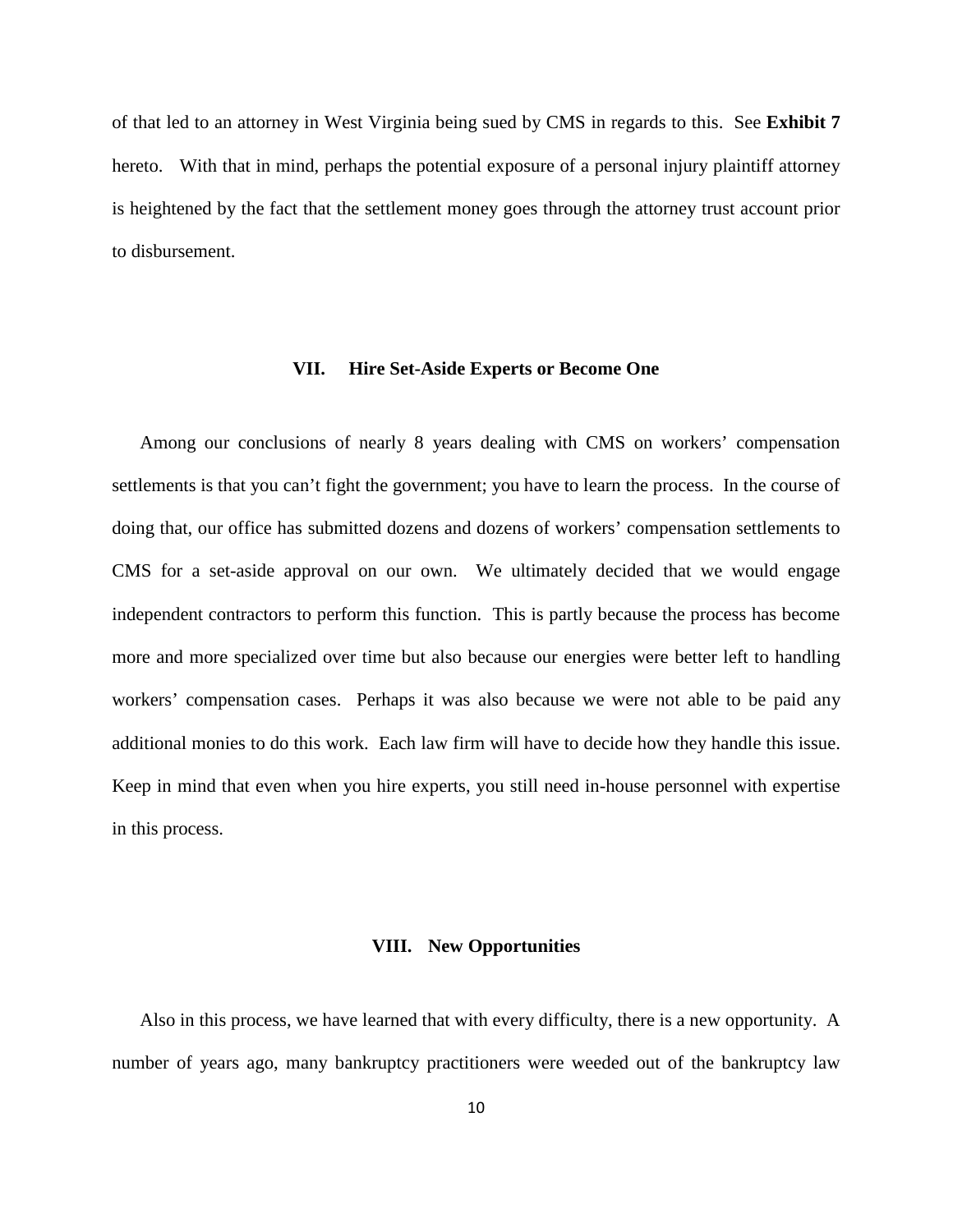field when local Federal courts indicated that they would no longer accept paper filings. All future filings would be electronic. That certainly will be the case in the not too distance future with all of the courts and government agencies that we lawyers deal with. As a result, those that are not sufficiently knowledgeable and electronically equipped will be left behind. Much like this change, we expect that there are many personal injury and workers' compensation firms that have been or will be weeded out so to speak, as a result of their inability to adapt to change. These changes present great difficulty, but they also present an opportunity. Aligning yourselves with the most capable, knowledgeable, efficient, fairly priced contractors will be of great assistance. You will also need some of your lawyers to become experts in the process.

#### **IX. Conclusions**

There is no question that our workers comp practice has been through many difficult changes since the "Patel memo" of 2001. On the other hand, we believe that we now have greater expertise in the workers' comp field and that of necessity have also developed some expertise and knowledge in the Medicare/Medicaid, Social Security Disability/SSI and related issues that we never expected to have to master. We think of our expertise as including not just personal injury and workers' compensation matters, but most every type of issue that might come up to the extent that those clients we represent also need protection of government benefits as they relate to their injuries, disabilities and medical needs. It will become necessary for personal injury plaintiff lawyers to have this same capability and/or hire the assistance of other lawyers or contractors who can provide this help.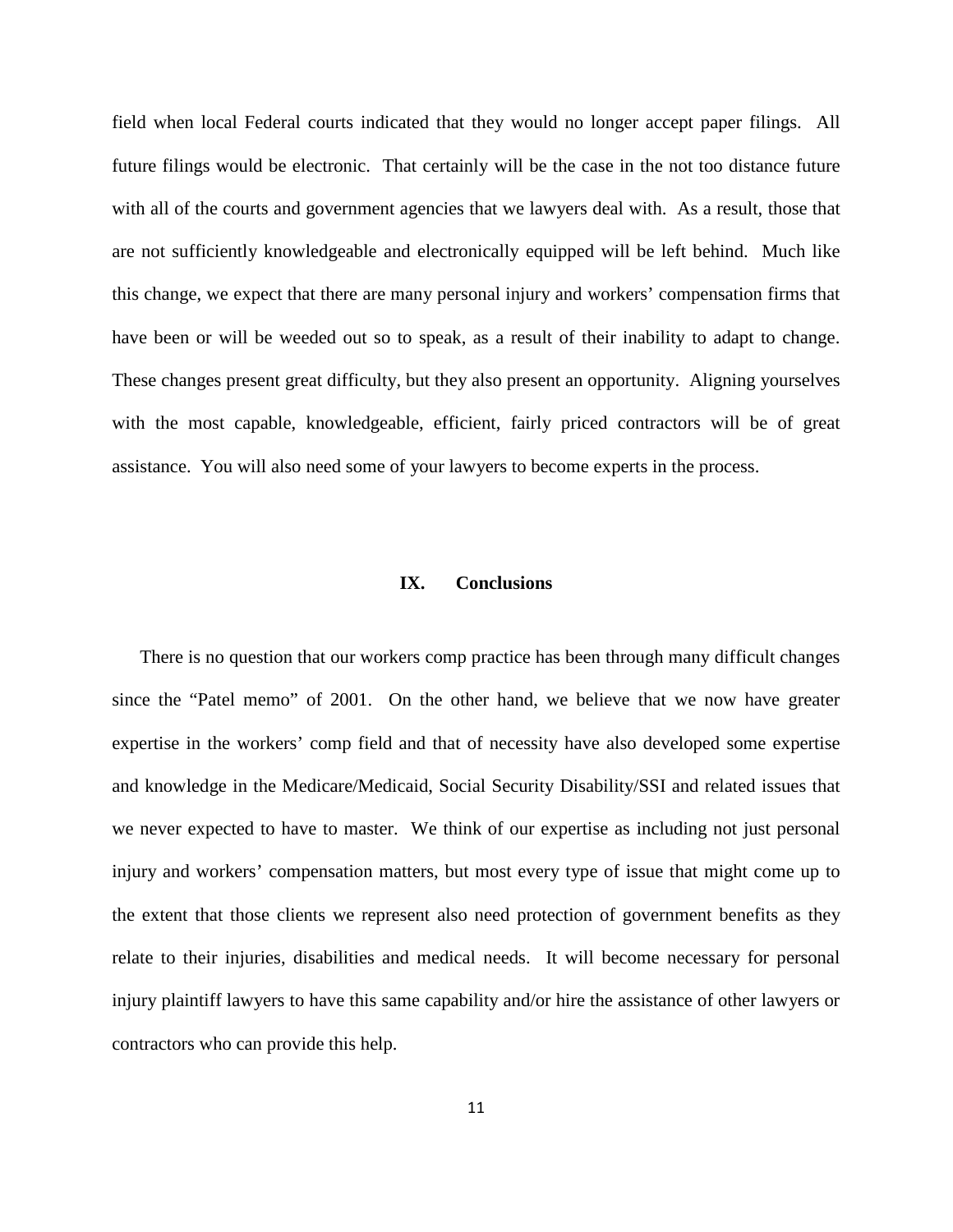### **X. Summarizing Our Key Thoughts**

- The Workers' Compensation Industry changed in July of 2001 with the Patel Memo.
- The changes have been continuing and more complex with each new guideline
- The practical problems imposed by CMS' involvement with settlements can be daunting
- Attempts to date for legislative help have been unsuccessful
- Litigation to resolve battles with CMS have also been unfruitful to date
- Concern about liability to CMS and our own unsophisticated clients will be an equal concern for personal injury attorneys
- More complex settlement papers and client advisories will become part of the personal injury practice
- All personal injury practitioners will need to become experts and/or hire experts in the set-aside process.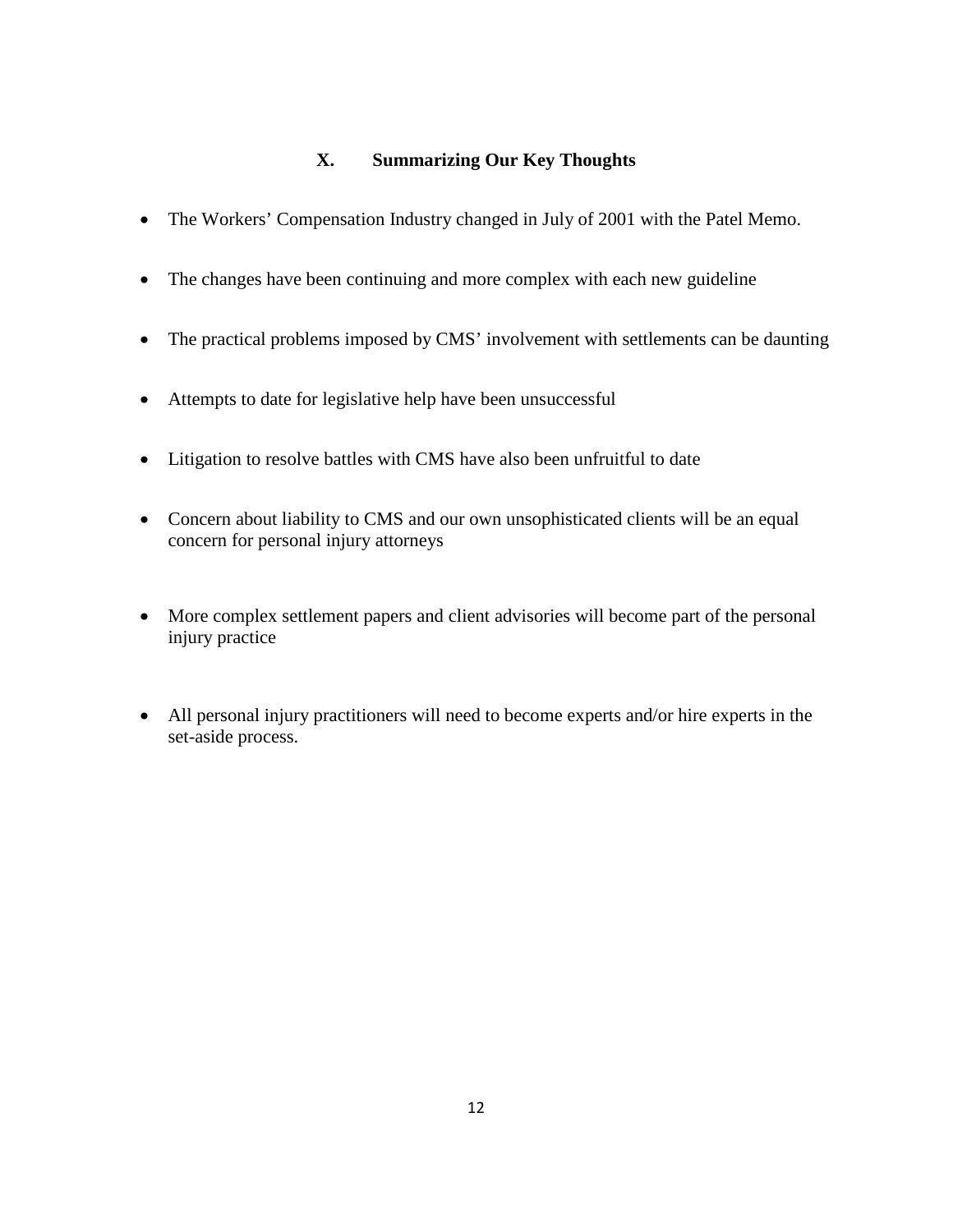#### **BIOS**

#### **Andrew J. Reinhardt**

A graduate of St. Lawrence University and Syracuse University Law School, Mr. Reinhardt specializes in handling workers' compensation, social security disability and personal injury cases. A member of the D.C., Maryland and Virginia Bars, he is a board member of the Virginia Trial Lawyers Association (VTLA), a board member and officer of the Workers Injury Law & Advocacy Group (WILG), a national group of lawyers who specializes in workers' compensation claimant's work, and a member of the National Organization of Social Security Claimant's Representatives (NOSSCR), the Richmond Bar Association and the American Association for Justice (AAJ). He is a past chairman of VTLA's Workers Compensation Section. Mr. Reinhardt has regularly written articles and taught seminars on topics relating to his areas of specialty.

#### **Stephen T. Harper**

A partner with Kerns, Kastenbaum and Reinhardt, Mr. Harper joined the firm in 1999. He is a graduate of the University of North Carolina Chapel Hill and the University of Richmond Law School, Mr. Harper has been practicing since 1995. He specializes in personal injury, workers' compensation, criminal and traffic matters. He is an active member of the Virginia Trial Lawyers Association, including the Virginia Trial Lawyer's Workers' Compensation Section. He is also a board member of the WILG and a member of AAJ and the Richmond Bar Association. He lectures frequently on topics related to his area or specialty.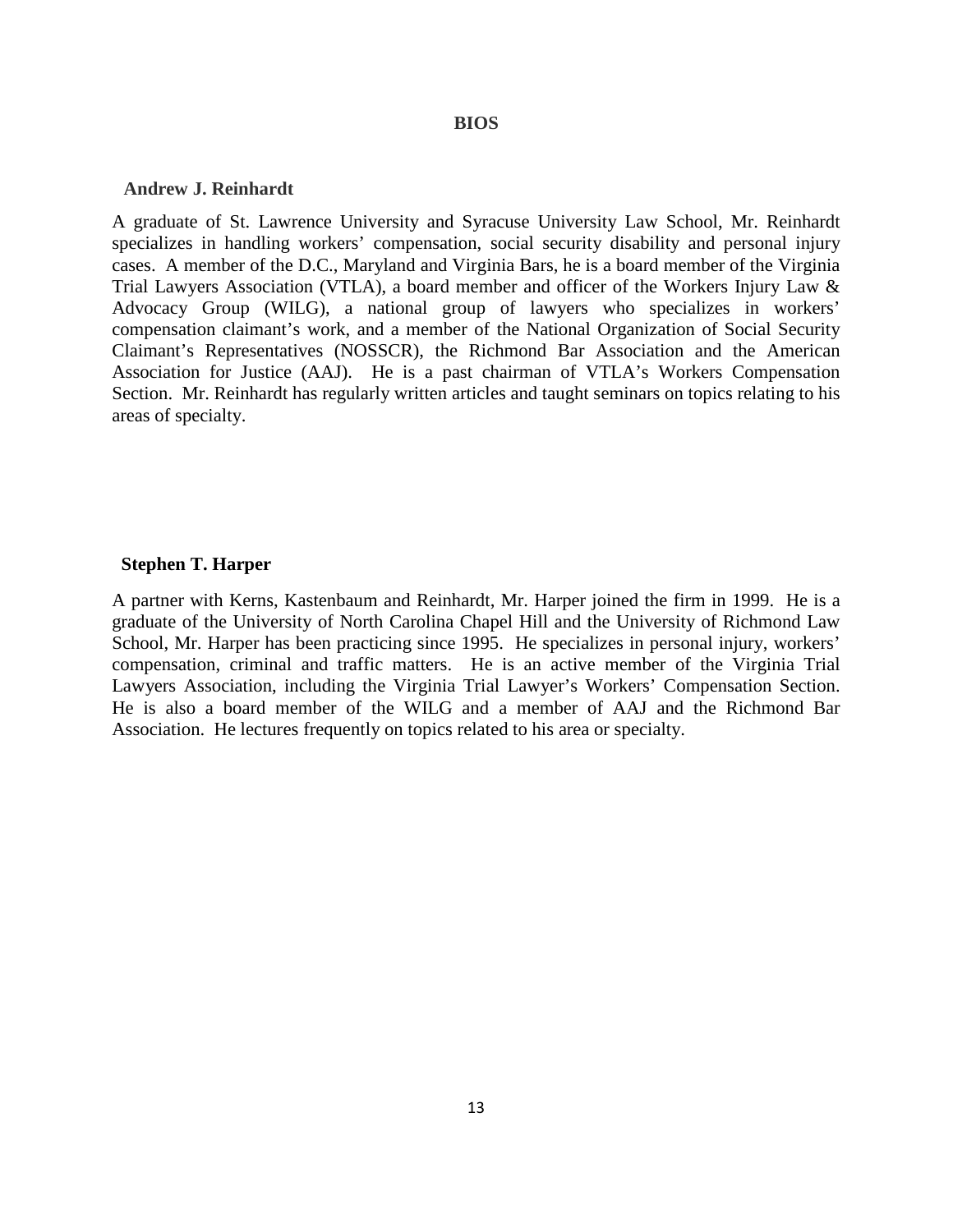# **XI. Summary of Exhibits**

|                                                                                                                            | Page Nos. |
|----------------------------------------------------------------------------------------------------------------------------|-----------|
| 1. 42 CFR §411.46 and §411.47                                                                                              | $1-2$     |
| 2. Analysis of CMS Guidelines relating to combined personal injury/workers<br>compensation cases                           | $3 - 6$   |
| 3. Order to help obtain reduced set-aside                                                                                  | $7-9$     |
| 4. Attachments consisting of papers we commonly see in the set aside process                                               |           |
| <b>a.</b> Release forms authorizing CMS/Set-Aside experts to contact CMS                                                   | $10 - 11$ |
| <b>b.</b> CMS written commitment of # that adequately considers CMS interest                                               | $12 - 18$ |
| Sample of Medicare Affidavit used in Workers' Comp cases that may be<br>$c_{\bullet}$<br>required in Personal Injury cases | $19 - 20$ |
| <b>d.</b> Workers' Compensation papers that require CMS language that may be<br>required in Personal Injury settlements    | $21 - 25$ |
| e. Instructions to client regarding self-administering of set aside                                                        | 26-28     |
| CMS set-aside professional contract<br>f.                                                                                  | 29-42     |
| Complex settlement papers involving annuity to fund both set-aside<br>g.                                                   | $43 - 53$ |